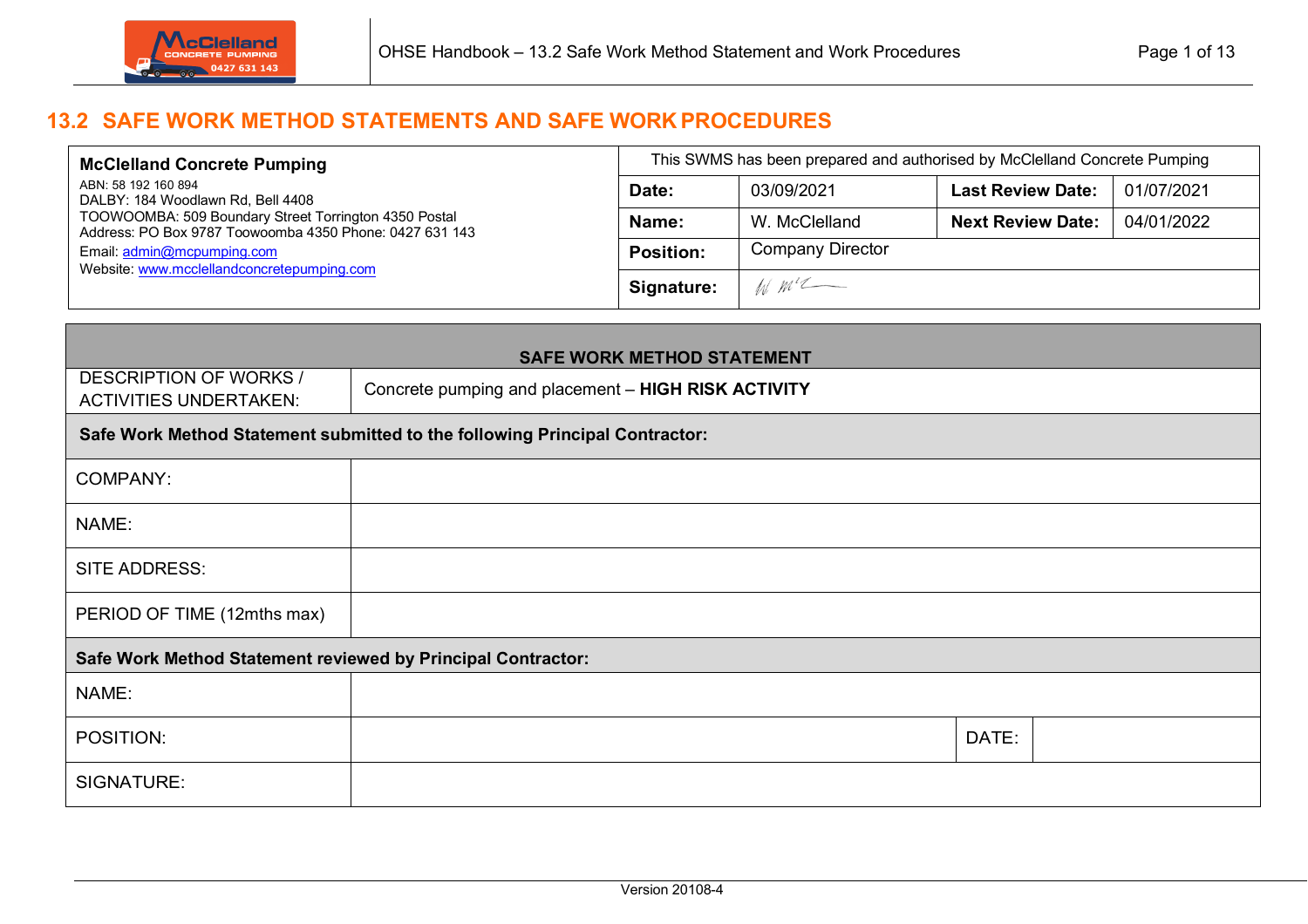

| <b>RISK MATRIX</b>                                                     |                                                                                                                                                                                                                                           |         | Perform a risk assessment associated with this activity by assessing the identified hazards by:                                                                                          |                           |          |                                   |      |  |  |  |
|------------------------------------------------------------------------|-------------------------------------------------------------------------------------------------------------------------------------------------------------------------------------------------------------------------------------------|---------|------------------------------------------------------------------------------------------------------------------------------------------------------------------------------------------|---------------------------|----------|-----------------------------------|------|--|--|--|
|                                                                        | Determining the Consequences (refer to Section 1 below)                                                                                                                                                                                   |         |                                                                                                                                                                                          |                           |          |                                   |      |  |  |  |
| 2.                                                                     |                                                                                                                                                                                                                                           |         | Determining the Likelihood of the event occurring (refer to Section 2 below)                                                                                                             |                           |          |                                   |      |  |  |  |
| 3.                                                                     |                                                                                                                                                                                                                                           |         | Applying the 'Ratings' obtained from steps 1-2 above to the Risk Priority Matrix (refer to Section 3 below) to obtain the resultant Risk Score and Risk Level (refer to Section 4 below) |                           |          |                                   |      |  |  |  |
| <b>Section 1 - Consequence Rating</b><br>Section 2 - Likelihood Rating |                                                                                                                                                                                                                                           |         |                                                                                                                                                                                          |                           |          |                                   |      |  |  |  |
| Class 1                                                                | Death or permanent disability or major structural failure / damage. Off-site environmental release / discharge not contained<br>Likely<br>Could happen frequently<br>and significant long-term environmental harm.                        |         |                                                                                                                                                                                          |                           |          |                                   |      |  |  |  |
| Class 2                                                                | remediation required and short- term environmental harm.                                                                                                                                                                                  |         | Temporary disability or minor structural failure / damage. On-site environmental release / discharge contained, minor                                                                    |                           | Moderate | Could happen occasionally         |      |  |  |  |
| Class 3                                                                | Incident requiring first aid treatment. On-site environmental release / discharge immediately contained, minor remediation<br>Unlikely<br>Could happen, but only in<br>with no short-term environmental harm<br>exceptional circumstances |         |                                                                                                                                                                                          |                           |          |                                   |      |  |  |  |
|                                                                        | Section 3 - High Risk Priority Table                                                                                                                                                                                                      |         |                                                                                                                                                                                          |                           |          |                                   |      |  |  |  |
| Likelihood                                                             |                                                                                                                                                                                                                                           |         | Likely                                                                                                                                                                                   | Moderate                  | Unlikely |                                   |      |  |  |  |
|                                                                        |                                                                                                                                                                                                                                           |         | Could happen frequently                                                                                                                                                                  | Could happen occasionally |          | only in exceptional circumstances |      |  |  |  |
|                                                                        |                                                                                                                                                                                                                                           | Class 1 |                                                                                                                                                                                          |                           |          | $\overline{2}$                    |      |  |  |  |
| Consequence                                                            |                                                                                                                                                                                                                                           | Class 2 |                                                                                                                                                                                          | $\overline{2}$            |          | 3                                 |      |  |  |  |
|                                                                        |                                                                                                                                                                                                                                           | Class 3 | $\overline{2}$                                                                                                                                                                           | 3                         |          | 3                                 |      |  |  |  |
| <b>Section 4 - Risk Score</b>                                          |                                                                                                                                                                                                                                           |         |                                                                                                                                                                                          |                           |          |                                   | Leve |  |  |  |
| Score                                                                  |                                                                                                                                                                                                                                           | High    |                                                                                                                                                                                          | Response                  |          |                                   |      |  |  |  |
|                                                                        |                                                                                                                                                                                                                                           | Medium  | Detailed pre-site planning and action. Actions recorded in Safe Work Method Statement.                                                                                                   |                           |          |                                   |      |  |  |  |
| $\overline{2}$                                                         |                                                                                                                                                                                                                                           | Low     | Site / operational planning and action. Actions recorded in Safe Work Method Statement.                                                                                                  |                           |          |                                   |      |  |  |  |
| 3                                                                      |                                                                                                                                                                                                                                           | Low     | These risks may not need immediate attention and no action will be monitored                                                                                                             |                           |          |                                   |      |  |  |  |

| <b>Hierarchy or Controls</b>                                                                                                                                                                                                                                                                                                 |                                                                                                                |                  |  |  |  |  |  |
|------------------------------------------------------------------------------------------------------------------------------------------------------------------------------------------------------------------------------------------------------------------------------------------------------------------------------|----------------------------------------------------------------------------------------------------------------|------------------|--|--|--|--|--|
| The hierarchy of control is a sequence of options which offer several ways to approach the hazard control process. A list, with typical examples is provided below for assistance. The list is to be<br>utilised from top to bottom, selecting and implementing the control measures relevant to this work method statement. |                                                                                                                |                  |  |  |  |  |  |
| 1. Eliminate the Hazard<br>╰                                                                                                                                                                                                                                                                                                 | Removal of Hazards (process / equipment / material) from workplace                                             | <b>USE FIRST</b> |  |  |  |  |  |
| 2. Substitute<br>◡                                                                                                                                                                                                                                                                                                           | Replace Hazards (process / equipment / material) with a less hazardous                                         | ◡                |  |  |  |  |  |
| 3. Engineer<br>◡                                                                                                                                                                                                                                                                                                             | Redesign the Hazards (process / equipment / material) to a safer option                                        |                  |  |  |  |  |  |
| 4. Isolation<br>◡                                                                                                                                                                                                                                                                                                            | Separate the Hazards (process / equipment / material) from                                                     | <b>USE LAST</b>  |  |  |  |  |  |
| <b>5. Administration</b><br>◡                                                                                                                                                                                                                                                                                                | Generate and implement policies, procedures, safe work methods and training for personnel working with Hazards |                  |  |  |  |  |  |
| 6. Personal Protective Equipment<br>Only to be used if all above approaches have<br>been exhausted                                                                                                                                                                                                                           | Provide personnel with PPE when working with Hazards (process / equipment / material)                          |                  |  |  |  |  |  |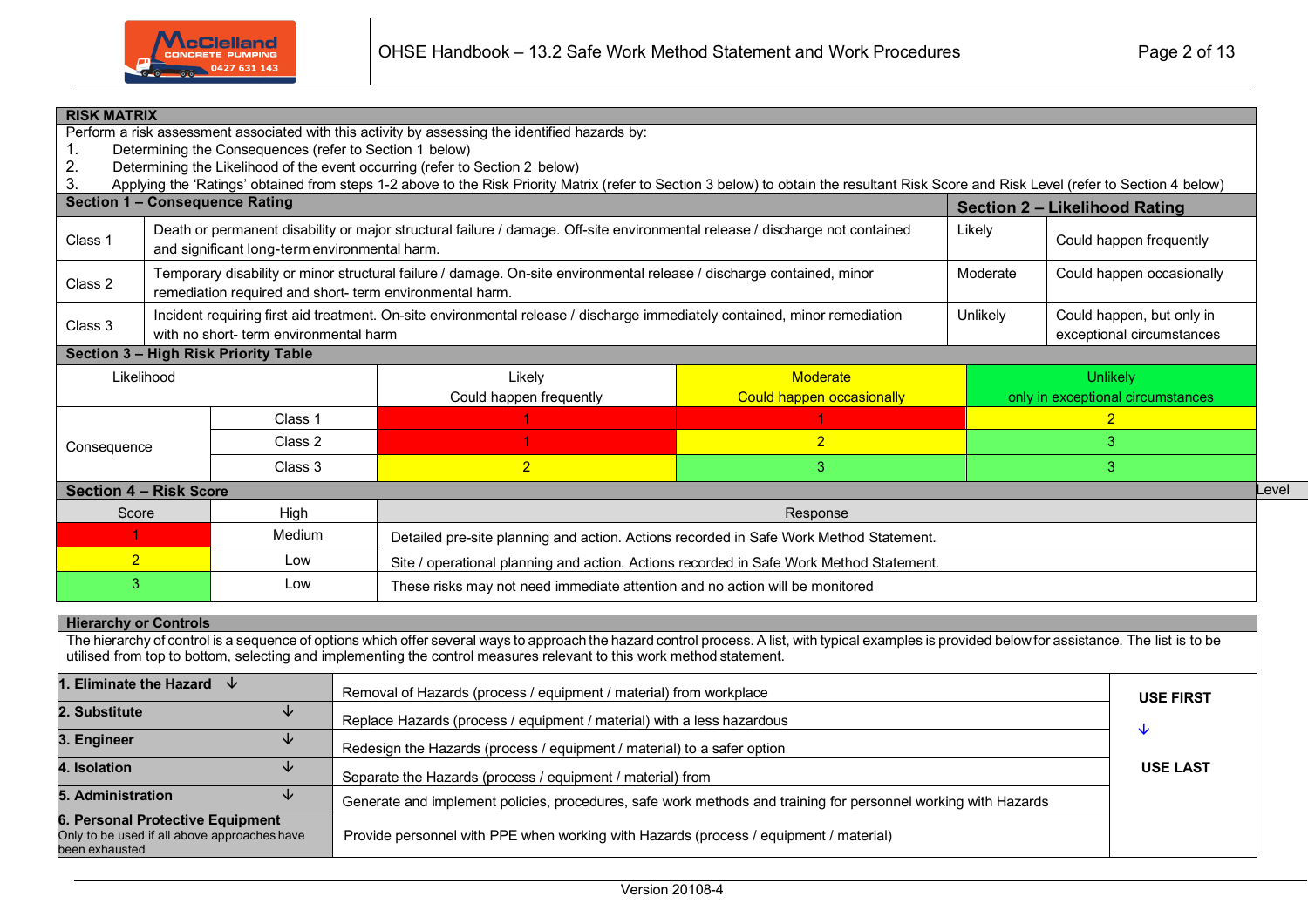

| <b>Step</b> | <b>Activity</b>                 | <b>Hazards</b>                                                       | <b>Potential</b><br><b>Risk</b> | <b>Control Measures and Safe Work Procedures</b>                                                                                                                                                                                                                                                                                                                                                                                                                                                                                                                                                                                                                                                                      | <b>Residual</b><br><b>Risk</b> | <b>Person</b><br><b>Responsible</b> |
|-------------|---------------------------------|----------------------------------------------------------------------|---------------------------------|-----------------------------------------------------------------------------------------------------------------------------------------------------------------------------------------------------------------------------------------------------------------------------------------------------------------------------------------------------------------------------------------------------------------------------------------------------------------------------------------------------------------------------------------------------------------------------------------------------------------------------------------------------------------------------------------------------------------------|--------------------------------|-------------------------------------|
|             | Maintaining<br>the boom         | Structural or<br>mechanical failure<br>of the boom                   | $\blacktriangleleft$            | 1. Regular inspection, maintenance and repairs will be maintained to ensure all<br>elements of the boom comply with manufacturers specifications and are in good<br>working order.                                                                                                                                                                                                                                                                                                                                                                                                                                                                                                                                    | 3                              | -Supervisor<br>-Operator            |
|             | Maintaining<br>gauges           | Gauge damage or<br>malfunction                                       |                                 | 1. Regular inspection, maintenance and testing will be conducted to ensure accuracy.<br>Replacement or repair will be completed to ensure good working order.                                                                                                                                                                                                                                                                                                                                                                                                                                                                                                                                                         | 3                              | -Supervisor<br>-Operator            |
|             | Maintaining<br>the pipeline     | Pipeline/clamp failure                                               |                                 | The pipeline will be identified and checked in accordance with AS2550.15<br>1 <sup>1</sup><br>Pipe clamps will be regularly inspected by a competent person for wear and<br>2.<br>fatigue and replaced immediately any<br>deformation or damage is visually apparent.                                                                                                                                                                                                                                                                                                                                                                                                                                                 | 3                              | -Supervisor<br>-Operator            |
|             |                                 |                                                                      |                                 |                                                                                                                                                                                                                                                                                                                                                                                                                                                                                                                                                                                                                                                                                                                       |                                |                                     |
|             | Prior to<br>arriving on<br>site | -Existing services<br>-Traffic<br>-Plant Failure<br>-Property Damage | $\overline{2}$                  | Pre-start meeting with Principal Contractor / Site Supervisor<br>1.<br>2.<br>Site Specific Inductions (as required)<br>3.<br>Determination (in consultation with Principal Contractor) of:<br>a. Location of existing services (both overhead and underground)<br>and overhead structures.<br>Traffic control (both vehicular and pedestrian) measures that may<br>b.<br>be required.<br>The most favourable location for the pump and access for the<br>C.<br>concrete delivery trucks.<br>d. Location and availability of 'wash-out' areas<br>Common plant such as scaffolds, ladders and stair access<br>4.                                                                                                        | 3                              | -Supervisor<br>-All drivers         |
| 2           | Mobilisation<br>to/from Site    | -Fatigue<br>-Road Accident<br>-Falling<br>materials and<br>equipment |                                 | Driving logbook kept and maintained in vehicle.<br>1.<br>2.<br>Regular breaks taken to minimize fatigue.<br>3.<br>Outriggers must be secured with a primary locking and secondary device.<br>Loose components, such as pipes, hoses, clamps, buckets, signs, ladders, etc<br>4.<br>must be stowed in areas in accordance with Load Restraint Guide (2003) ISBN<br>0664 329319.<br>Boom restraint must be in accordance with manufacturer instructions and<br>5.<br>ensure no unintended movement of the boom.<br>All air and hydraulic services are to be set to appropriate states for travel. Air<br>6.<br>devices must have a positive feel for the 'In' and 'Out' position, with a warning<br>light when engaged. | 3                              | -Supervisor<br>-All drivers         |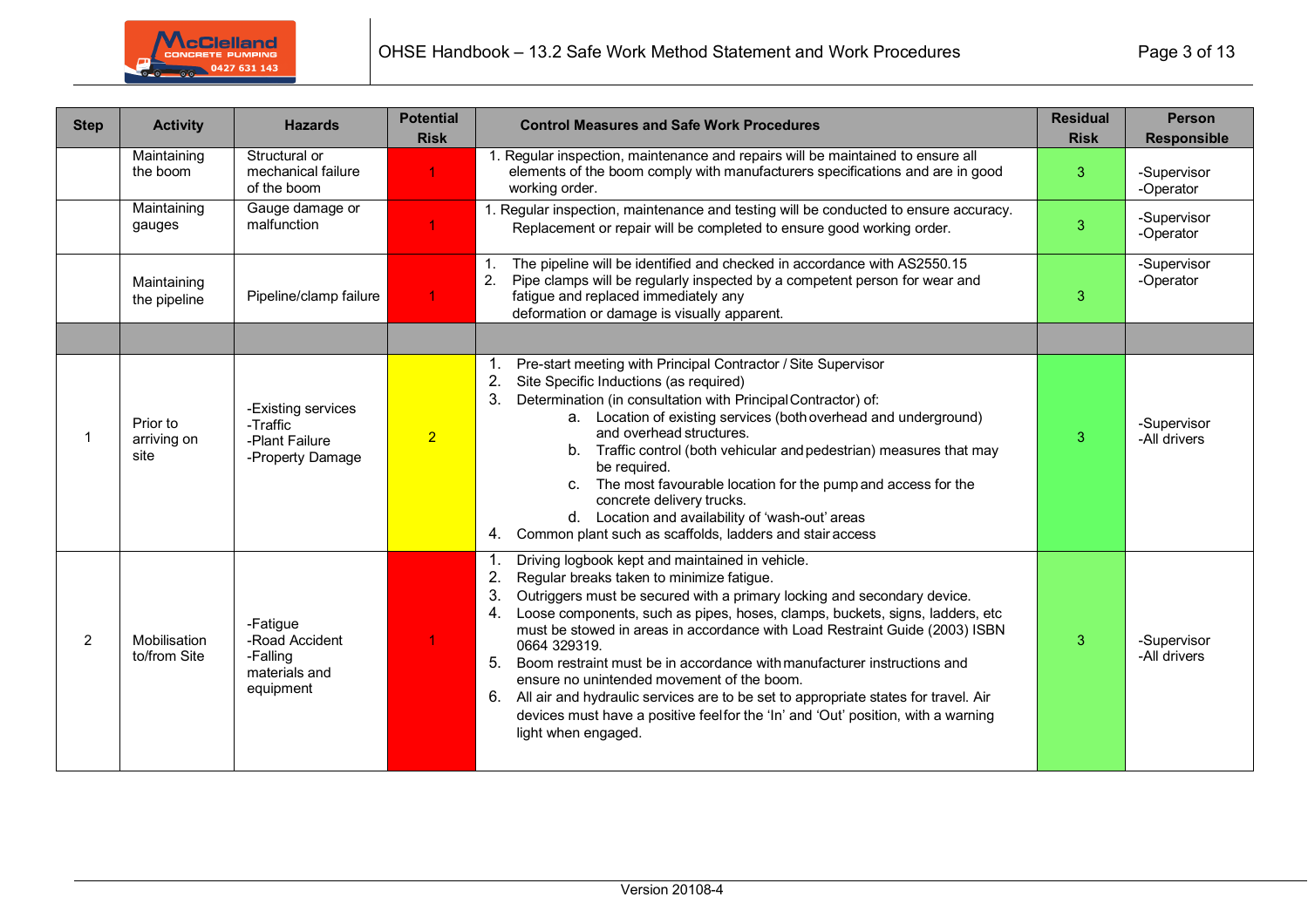

| <b>Step</b> | <b>Activity</b>                                               | <b>Hazards</b>                                                | <b>Potential</b><br><b>Risk</b> | <b>Control Measures and Safe Work Procedures</b>                                                                                                                                                                                                                                                                                                                                                                                                                                                                                                                                                                                                                                                                                                                                                                                                                                                                                | <b>Residual</b><br><b>Risk</b> | <b>Person</b><br><b>Responsible</b> |
|-------------|---------------------------------------------------------------|---------------------------------------------------------------|---------------------------------|---------------------------------------------------------------------------------------------------------------------------------------------------------------------------------------------------------------------------------------------------------------------------------------------------------------------------------------------------------------------------------------------------------------------------------------------------------------------------------------------------------------------------------------------------------------------------------------------------------------------------------------------------------------------------------------------------------------------------------------------------------------------------------------------------------------------------------------------------------------------------------------------------------------------------------|--------------------------------|-------------------------------------|
| 3           | Placement of<br>pump on site                                  | -Tipping /<br>overturning<br>-Crushing injuries<br>-Collision | 1                               | Set-up area capable of supporting the load and free from obstructions.<br>2.<br>Verify that the Bearing Capacity Test has been supplied by PCBU<br>3 <sub>1</sub><br>Pump positioned well away from excavations / holes or previously disturbed<br>ground that has been backfilled.<br>Pump set up level or where this cannot be achieved near level at an incline not<br>4.<br>exceeding the manufacturer's recommendations.<br>Outriggers fully extended and sole plates correctly placed to support the load.<br>5.<br>6.<br>If short legging is essential, the MCP Short Legging SWMS is to be followed.<br>Unauthorised persons kept away from the machine and equipment.<br>8.<br>Area clearly marked and barricaded where necessary to make safe from other<br>traffic.                                                                                                                                                  | 3                              | -All workers                        |
| 4           | Setting up<br>near<br>powerlines or<br>electrical<br>services | -Electrocution                                                | 4                               | An exclusion zone of 3 metres around overhead power lines (up to 132kV)<br>maintained which allows for sway and sag unless:<br>a. Documentation from the power supply authority confirms the lines<br>have been de-energised; or<br>b. Unless a limiting or warning device to assist the boom from entering the<br>exclusion zone is installed on the pump, or a suitably qualified safety<br>observer is available when the plant could enter the exclusion zone.<br>c. If needing to work within the exclusion zone, no work is to start without<br>a suitably qualified safety observer present for the entire work.<br>Earthing chains, including earthing spike, are to be in place if working within<br>2.<br>the exclusion zone of powerlines.<br>While unloading and connecting pipes, pipes will be held parallel to the ground<br>3 <sub>1</sub><br>and not raised vertically to avoid entry into the exclusion zone. | $\mathbf{3}$                   | -Supervisor<br>-Operator            |
| 5           | Setting up<br>in public<br>place                              | -Collision<br>-Property damage                                | $\overline{2}$                  | Traffic control devices (signs and cones) will be deployed as per Traffic SWMS.<br>"Danger - Concrete Pumping Area" - Signage displayed if necessary, in public<br>2.<br>area.                                                                                                                                                                                                                                                                                                                                                                                                                                                                                                                                                                                                                                                                                                                                                  | 3                              | -Supervisor<br>-Operator            |
| 6           | Traffic                                                       | <b>Traffic Control</b>                                        | $\overline{2}$                  | If vehicular or pedestrian traffic is likely to be affected in any way by the movement<br>or placement of the concrete pump, concrete delivery agitator or any other<br>associated vehicle, then the PCBU is to be notified in order for the PCBU to<br>provide appropriate traffic control.<br>2. The operator is to receive a copy of any approval/s required by Main<br>Roads, Local Authorities or Building or Local Acts from the Principal<br>Contractor, who responsible for traffic control.                                                                                                                                                                                                                                                                                                                                                                                                                            | 3                              | -PCBU<br>-Operator                  |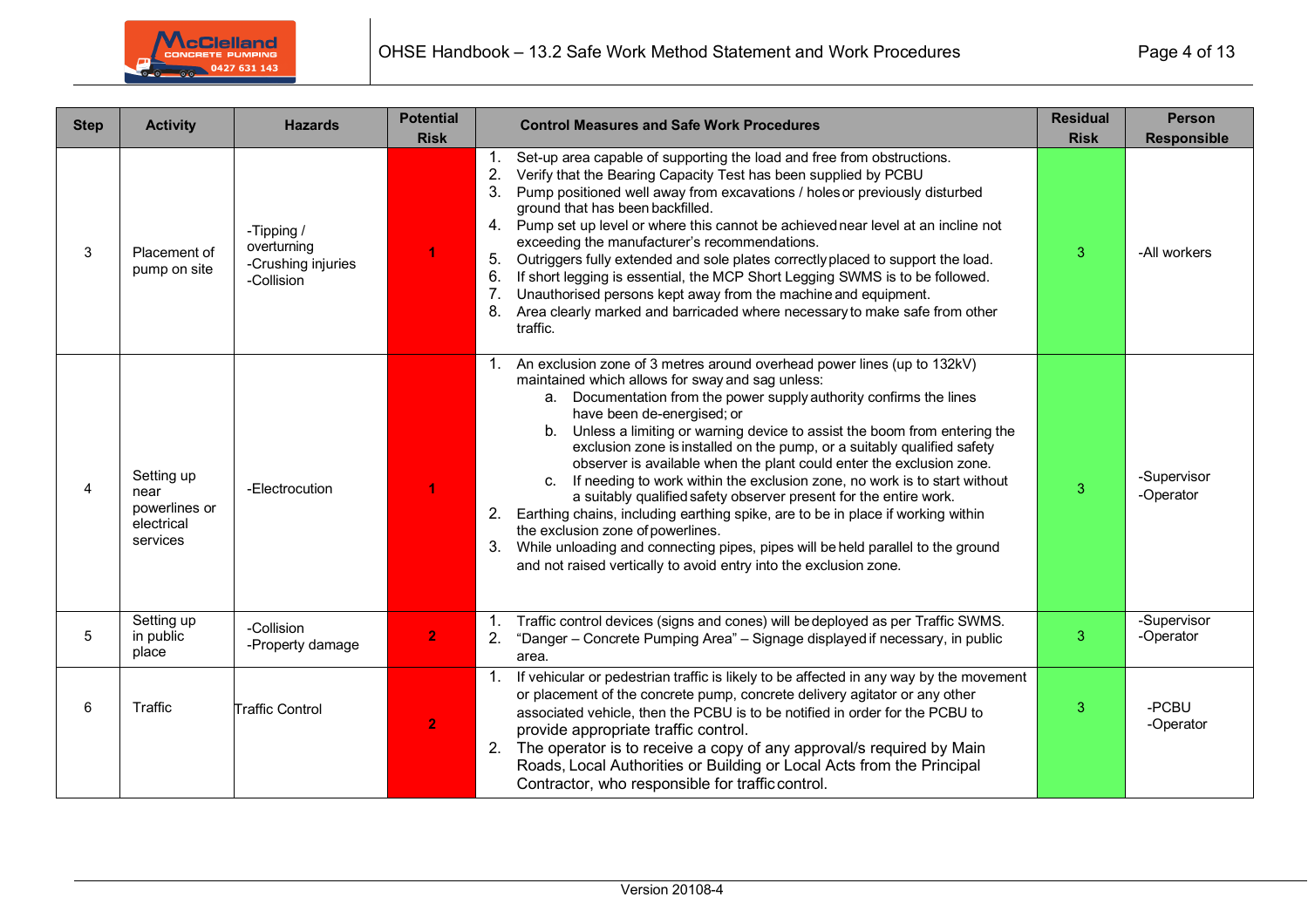

| <b>Step</b> | <b>Activity</b>                                              | <b>Hazards</b>                                                         | <b>Potential</b> | <b>Control Measures and Safe Work Procedures</b>                                                                                                                                                                                                                                                                                                                                                                                                                                                                                                                                                                                                                                                                                                                                                                                                                                       | <b>Residual</b>              | <b>Person</b>                      |
|-------------|--------------------------------------------------------------|------------------------------------------------------------------------|------------------|----------------------------------------------------------------------------------------------------------------------------------------------------------------------------------------------------------------------------------------------------------------------------------------------------------------------------------------------------------------------------------------------------------------------------------------------------------------------------------------------------------------------------------------------------------------------------------------------------------------------------------------------------------------------------------------------------------------------------------------------------------------------------------------------------------------------------------------------------------------------------------------|------------------------------|------------------------------------|
|             | Installation<br>of pipeline<br>and<br>additional<br>sections | -Excessive<br>pipe movement<br>-Pipeline failure                       | <b>Risk</b>      | Hoses positioned where they are not able to be damaged by other plant and<br>equipment.<br>2.<br>Bends eliminated or reduced and supported to avoid extra loads on clamps.<br>3.<br>90-degree bends secured with leg clamped to ground.<br>Lines secured to building and not formwork, scaffold or other similar<br>4.<br>structures.<br>5.<br>Any quick release pipe clamps will be:<br>a. Able to maintain the maximum pumping pressure<br>Fitted with locking pins that are engaged<br>b.<br>Regularly inspected for defects and wear<br>C.<br>d. Fitted according to manufacturer's recommendations.<br>Where excessive pipe movement is experienced a short wire-braided rubber<br>6.<br>hose will be used between the pump and pipeline.<br>7 <sub>1</sub><br>Anchor brackets used at no more than 3 metre intervals unless otherwise advised<br>by manufacturer or an engineer. | <b>Risk</b><br>$\mathcal{R}$ | <b>Responsible</b><br>-All workers |
| 8           | Handling of<br>materials                                     | -Manual handling<br>injuries<br>-Falling<br>materials and<br>equipment |                  | Lifting aids such as cranes, trolleys, and barrows to be used wherever<br>possible.<br>Where manual handling is required the following to be utilised:<br>3.<br>Minimise the weight of loads where possible so as excessive loads are<br>not carried<br>a. Use of team lifting<br>b. Use of good lifting techniques as follows:<br>• A firm grip on the load<br>• Load close to the body<br>• Leg muscles to do the work when lifting<br>• Smooth lift avoiding twisting or jerking<br>• Weights that feel excessive or above workers capacity not to be lifted                                                                                                                                                                                                                                                                                                                        | 3                            | -All workers                       |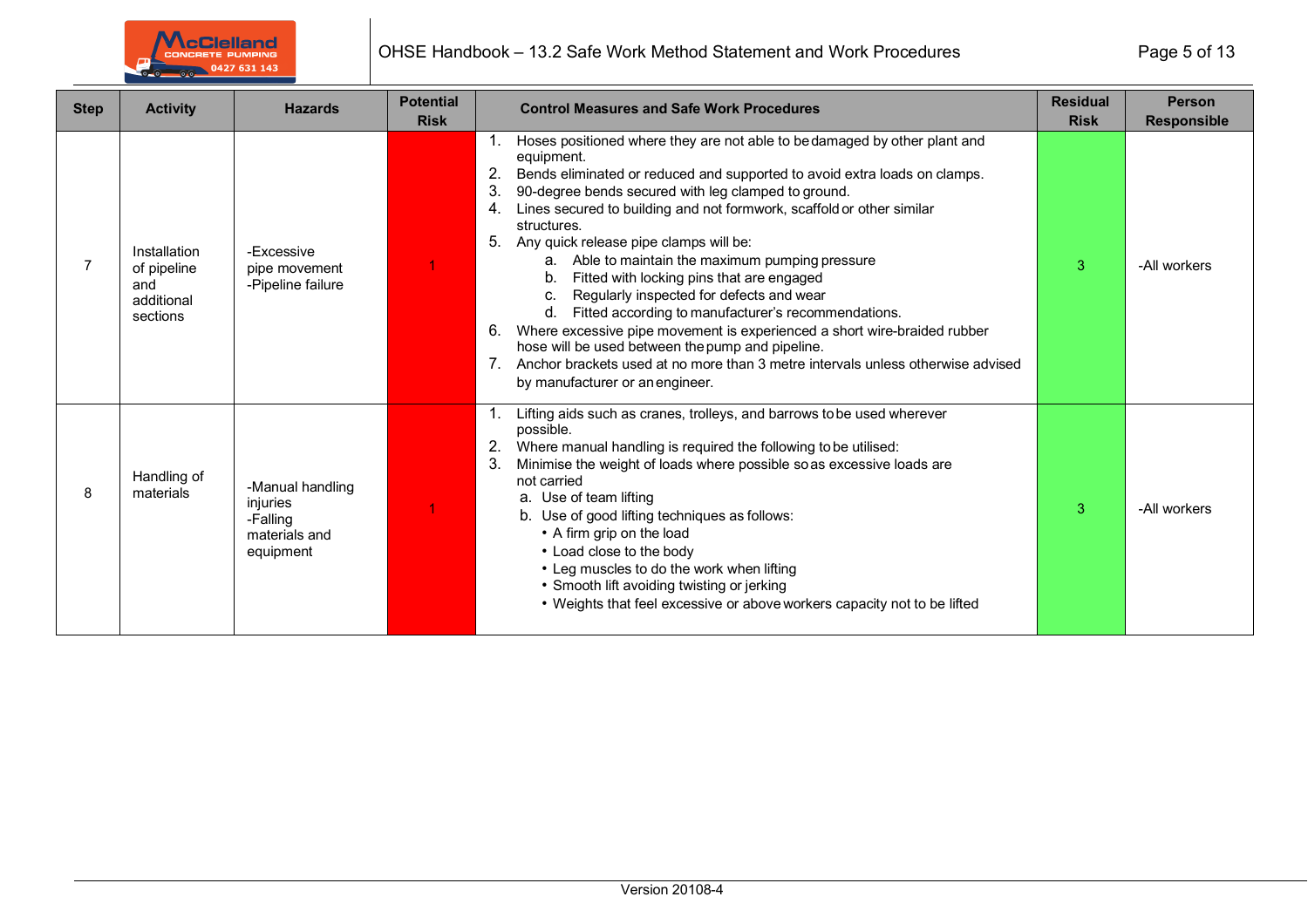

| <b>Step</b> | <b>Activity</b>            | <b>Hazards</b>                                                 | <b>Potential</b><br><b>Risk</b> | <b>Control Measures and Safe Work Procedures</b>                                                                                                                                                                                                                                                                                                                                                                                                                                                                                                                                                                                                                                                                                                                                                                                                                                                                                                                                                                                                                                                                                                                                 | <b>Residual</b><br><b>Risk</b> | <b>Person</b><br><b>Responsible</b>     |
|-------------|----------------------------|----------------------------------------------------------------|---------------------------------|----------------------------------------------------------------------------------------------------------------------------------------------------------------------------------------------------------------------------------------------------------------------------------------------------------------------------------------------------------------------------------------------------------------------------------------------------------------------------------------------------------------------------------------------------------------------------------------------------------------------------------------------------------------------------------------------------------------------------------------------------------------------------------------------------------------------------------------------------------------------------------------------------------------------------------------------------------------------------------------------------------------------------------------------------------------------------------------------------------------------------------------------------------------------------------|--------------------------------|-----------------------------------------|
| 9           | Delivery of<br>concrete    | -Collision<br>-Entrapment<br>-Struck by object                 |                                 | Clear and safe access provided for trucks to receiving hopper.<br>$1_{\cdot}$<br>Spotter used to assist truck drivers to reverse. Spotter to always remain in<br>2.<br>driver's vision.<br>3. Persons are not to position themselves between a reversing truck and the<br>hopper<br>4. Concrete chute only to be moved when the truck is stationary and by driver /<br>or only with driver's permission.<br>5.<br>Hopper positioned at a height to allow the gravity flow of concrete.<br>The hopper protected with a fixed grill (or where removable connected to an<br>6.<br>isolation device) of maximum 75mm spacing's.<br>7. A hopper grate is to be provided to prevent access to dangerous moving<br>parts such as agitator mechanisms and valve gear ("S - tube" or "rock<br>valve"). Hopper grates designed for opening are to be fitted with an interlock<br>system that de-activates both the paddles and the valve gear. This system is<br>to ensure that there is no energy in the system that can cause movement of<br>the agitator mechanism or valve gear after the interlock switch is<br>activated (i.e. from remaining hydraulic pressure in the accumulator) | 3                              | -Operator<br>-Hose hand<br>-All workers |
| 10          | Pump and boom<br>operation | -Mechanical<br>failure<br>-Falling objects<br>-Personal Injury |                                 | Pump and boom only to be operated by trained and competent workers<br>1.<br>with a working knowledge of the machinery.<br>2. Operated strictly in accordance with manufacturer's advice, information<br>and instructions.<br>3. Pre-operational inspections of equipment and logs in accordance with the<br>operator's manual performed before use.<br>4. Pump only operated with hopper grill in closed position.<br>5.<br>Delivery hose fittings on booms secured in position by a safety chain, sling or<br>other retaining device in accordance with Australian Standard 1418.15<br>Cranes - Concrete placing equipment.<br>Pump operator to have a clear view of both the hose- hand and the hopper.<br>6.<br>Where this is not possible an additional competent person will be located at<br>the hopper.<br>7.<br>Ensure pump flow rates match the discharge rate of the concrete delivery<br>truck.<br>8. A means of communication established with the hose- hand and the<br>directions of the hose-hand followed.<br>Delivery hose is visually checked for wear or damage prior to pumping.<br>9.                                                                       | 3                              | -Operator<br>-Hose hand<br>-All workers |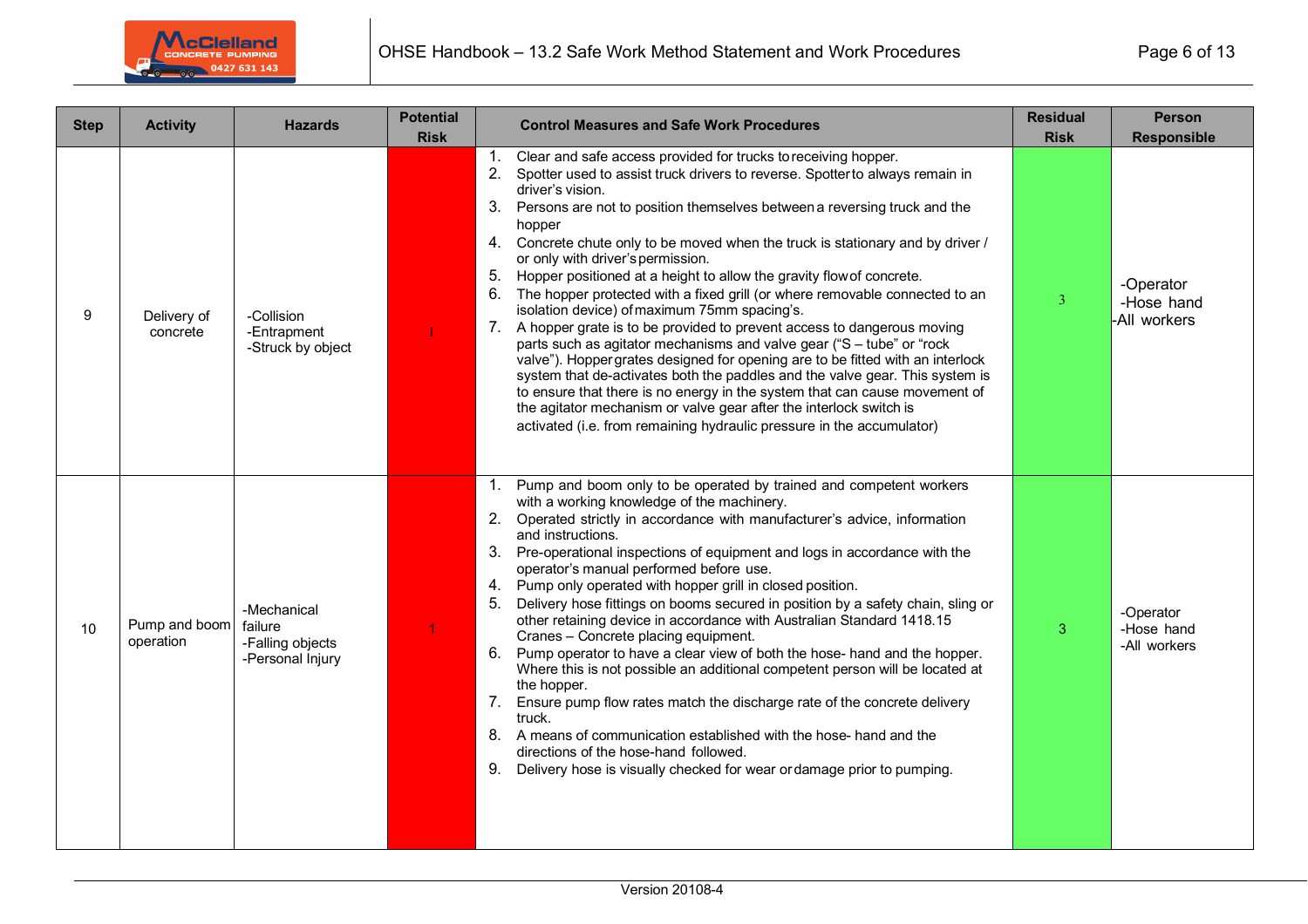

| <b>Step</b> | <b>Activity</b>                                                                | <b>Hazards</b>    | <b>Potential</b><br><b>Risk</b> | <b>Control Measures and Safe Work Procedures</b>                                                                                                                                                                                                                                                                                                                                                                                                                                                                                                                                                                                                                                                                                                                                                                                                                                                                                                                                                                                                                                                                                                                                                                                                                                                                                                                                                                                                                                                                                                                                                                                                                | <b>Residual</b><br><b>Risk</b> | <b>Person</b><br><b>Responsible</b> |
|-------------|--------------------------------------------------------------------------------|-------------------|---------------------------------|-----------------------------------------------------------------------------------------------------------------------------------------------------------------------------------------------------------------------------------------------------------------------------------------------------------------------------------------------------------------------------------------------------------------------------------------------------------------------------------------------------------------------------------------------------------------------------------------------------------------------------------------------------------------------------------------------------------------------------------------------------------------------------------------------------------------------------------------------------------------------------------------------------------------------------------------------------------------------------------------------------------------------------------------------------------------------------------------------------------------------------------------------------------------------------------------------------------------------------------------------------------------------------------------------------------------------------------------------------------------------------------------------------------------------------------------------------------------------------------------------------------------------------------------------------------------------------------------------------------------------------------------------------------------|--------------------------------|-------------------------------------|
| 11          | Line hand work                                                                 | Hose whip         |                                 | Only concrete that is a pumpable mix is to be discharged into the hopper.<br>$1_{\cdot}$<br>2. Concrete is not to be allowed to solidify in the line as this will cause blockages.<br>The concrete needs to remain in its plastic state.<br>3.<br>The pump is to be started up slowly to reduce the likelihood of hose<br>whip.<br>4.<br>Rubber delivery hoses with metal fittings attached to the free end are not to<br>be used.<br>5. Persons not involved in the concrete pour should be excluded from the<br>delivery hose area.<br>6. The delivery hose is not to be stretched if it doesn't reach the pouring<br>location.<br>7. The delivery hose on a boom pump should hang close to vertical and only be<br>guided by the line hand. If the boom is not long enough to reach the concrete<br>pour area, a longer boom should be used, or the concrete pump should be<br>moved closer to the job.<br>8. Good housekeeping is to be maintained around the work area to reduce the<br>likelihood of tripping.<br>9. Do not let more hose hang from the boom than that allowed by the<br>placement boom manufacturer. Normally three to five metres.<br>10. Do not allow concrete to drop out of the hose when pumping is stopped, as<br>this can allow air to enter the system. The hose can be folded over to<br>prevent concrete dropping out.<br>11. Always ensure the line hand has an adequately sized area to stand on (the<br>width of the working surface should be 450 mm or greater). The line hand<br>should not stand on block walls or next to unprotected edges.<br>12. Make sure safe work procedures are adopted for clearing blockages. | 3                              | - Operator<br>- Line hand           |
| 12          | Accessing<br>working platforms<br>and near floor<br>edges / work at<br>heights | -Fall from height | $\blacktriangleleft$            | Where there is potential to fall from one level to another fall<br>1.<br>protection to be in place on working platforms / leading edges.<br>Where there is potential to access working platforms and steps on the<br>Concrete Pump there must be the means to isolate to prohibit entry.<br>2. Working Platforms and edge protection provided by others (principal<br>contractor / customer) may include the following:<br>Modular / Frame Scaffold (heavy duty)<br>Mobile scaffolds<br>Independent rail / edge protection systems<br>3. Before accessing the area, an inspection performed to ensure that it is<br>configured correctly with guard railing in place. If defective, request<br>rectification from principal contractor.<br>4. Edge protection / components not to be altered or removed.<br>5. Working platforms to be a minimum 450mm wide. Block walls are not to be<br>accessed<br>6.<br>Where there is potential to fall, the area underneath is to be free of excessive<br>rubbish, clutter, and other hazards                                                                                                                                                                                                                                                                                                                                                                                                                                                                                                                                                                                                                             | 3                              | -All workers                        |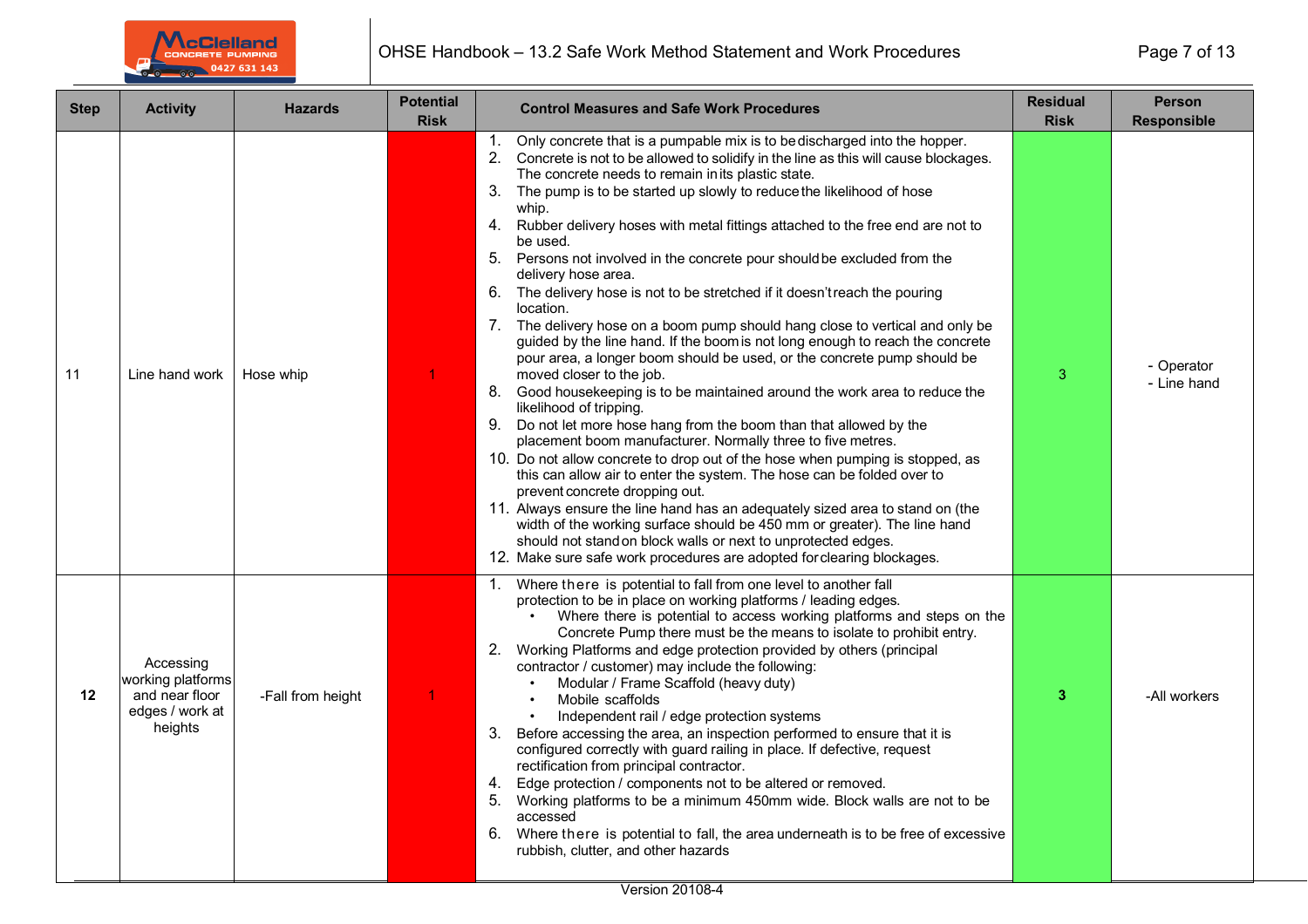

| <b>Step</b> | <b>Activity</b>                                 | <b>Hazards</b>                             | <b>Potential</b><br><b>Risk</b> | <b>Control Measures and Safe Work Procedures</b>                                                                                                                                                                                                                                                                                                                                                                                                                                                                                                                                                                                                                                                                                                                | <b>Residual</b><br><b>Risk</b> | <b>Person</b><br><b>Responsible</b> |
|-------------|-------------------------------------------------|--------------------------------------------|---------------------------------|-----------------------------------------------------------------------------------------------------------------------------------------------------------------------------------------------------------------------------------------------------------------------------------------------------------------------------------------------------------------------------------------------------------------------------------------------------------------------------------------------------------------------------------------------------------------------------------------------------------------------------------------------------------------------------------------------------------------------------------------------------------------|--------------------------------|-------------------------------------|
| 13          | Working near<br>starter bars and<br>protrusions | -Impalement<br>-Lacerations                | 1                               | Bars and protruding rods to be protected by:<br>1.<br>Proprietary caps<br>Erecting barricades to isolate the area<br>Regular inspections to ensure rods are protected<br>appropriately<br>If defective, request rectification from principal contractor.                                                                                                                                                                                                                                                                                                                                                                                                                                                                                                        | 3                              | -All workers                        |
| 14          | Cleaning<br>of line                             | -Projectiles<br>-Struck by objects         |                                 | Line cleaning performed by trained and competent workers in accordance<br>with manufacturer's instructions.<br>Water used for cleaning as opposed to air wherever possible.<br>2.<br>Air relief valve as well as the air entry point in place to allow the system to<br>be depressurised.<br>No connection or fitting to be disconnected unless it has been<br>4.<br>established the pipeline is free from internal pressure.<br>Delivery hose removed prior to the line being blown out.<br>5.<br>All parts of the pipeline secured to prevent movement during<br>6.<br>purging.<br>A positive catchment device or properly designed receptacle used for<br>7.<br>waste.<br>All workers to keep away from the discharge end                                    | 3                              | -All workers                        |
| 15          | Cleaning of pump                                | -Entanglement<br>-Crushing /<br>amputation | 1                               | Physical barrier to prevent contact with moving parts at all times.<br>Where required to clean hopper, pump to be shut down and hydraulic<br>pressure exhausted so as elements cannot move or rotate.                                                                                                                                                                                                                                                                                                                                                                                                                                                                                                                                                           | 3                              | -All workers                        |
| 16          | Inspection,<br>Maintenance<br>and Records       | -Mechanical<br>failure<br>-Falling objects | 1                               | Planned inspections and preventative maintenance programs for pumps<br>1.<br>and booms in accordance with manufacturer's recommendations and<br>Australian Standard AS2550.15.<br>2.<br>As a minimum this inspection program to include:<br>Daily pre-operational inspections<br>Weekly, monthly, and quarterly maintenance inspections<br>Annual inspection by qualified assessor for continued service<br>Independent third- party assessment by a professional<br>engineer at maximum 6 yearly intervals.<br>Instruction manuals giving sufficient information for operation, repairs and<br>3.<br>maintenance to be available at site of operation.<br>4. Up to date logbooks and inspection reports also available for inspection at<br>site of operation. | 3                              | -Pump owner<br>-Pump operator       |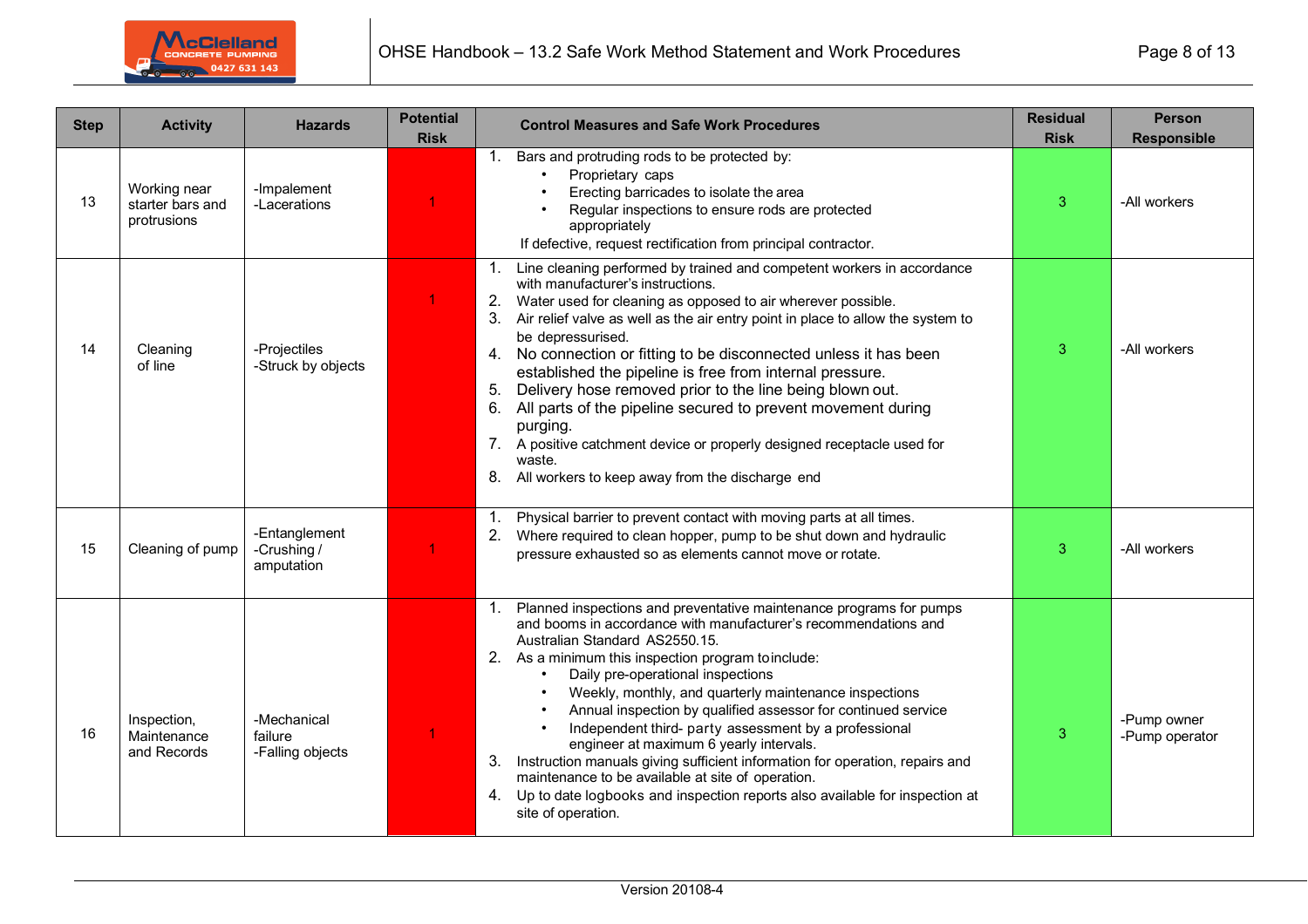

| <b>Step</b> | <b>Activity</b>                   | <b>Hazards</b>                           | <b>Potential</b><br><b>Risk</b> | <b>Control Measures and Safe Work Procedures</b>                                                                                                                                                                                                                                                                                                                                                                                                                                                                                                                                                                                                                                                                                            | <b>Residual</b><br><b>Risk</b> | <b>Person</b><br><b>Responsible</b> |
|-------------|-----------------------------------|------------------------------------------|---------------------------------|---------------------------------------------------------------------------------------------------------------------------------------------------------------------------------------------------------------------------------------------------------------------------------------------------------------------------------------------------------------------------------------------------------------------------------------------------------------------------------------------------------------------------------------------------------------------------------------------------------------------------------------------------------------------------------------------------------------------------------------------|--------------------------------|-------------------------------------|
| 17          | Working near<br>existing services | -Electrocution                           |                                 | Existing services will be identified with the principal contractor prior to<br>$\mathbf{1}$ .<br>commencement.<br>2.<br>An exclusion zone of 3 metres around overhead power lines (up to 132kV)<br>maintained which allows for sway and sag unless:<br>a. Documentation from the power supply authority confirms the lines<br>have been de-energised; or<br>b. A suitably qualified safety observer is available and power<br>supply authority has been contacted.<br>If needing to work within the exclusion zone, no work is to<br>C.<br>start without a suitably qualified safety observer present for<br>the entire work<br>Earthing chains, including earthing spike, are to be deployed within<br>d.<br>exclusion zone of powerlines. | 3                              | -All workers                        |
| 18          | Working in sun                    | -UV Exposure<br>-Dehydration             | 2 <sup>1</sup>                  | Sunscreen to be applied before and regularly during work.<br>1.<br>2.<br>Use hats, sunglasses and adequate clothing.<br>3.<br>Regular intake of water.                                                                                                                                                                                                                                                                                                                                                                                                                                                                                                                                                                                      | 3                              | -All workers                        |
| 19          | <b>Excessive Noise</b>            | -Hearing<br>loss/damage                  | 2 <sup>1</sup>                  | 1. Suitable hearing protection must be worn when noise levels exceed 85dB.                                                                                                                                                                                                                                                                                                                                                                                                                                                                                                                                                                                                                                                                  |                                | -All workers                        |
| 20          | <b>Fumes</b>                      | -Suffocation<br>--Illness                | $\overline{2}$                  | Care is to be taken that exhaust gases are properly vented to open air and<br>1.<br>are not allowed to build up. If carbon monoxide concentrations reach levels<br>that make breathing difficult, pumping is to cease until<br>concentrations subside to normal levels.                                                                                                                                                                                                                                                                                                                                                                                                                                                                     | 3                              | -All workers                        |
| 21          | Drugs and<br>Alcohol              | -Falls<br>-Slips / trips<br>-Human error | $\overline{2}$                  | Alcohol and illicit drugs are not to be taken onto site or consumed on site.<br>1.<br>Persons are not to work affected by alcohol or drugs. Persons affected by<br>2.<br>alcohol or drugs will be removed from site and will face disciplinary action.<br>Workers to advise Supervisor immediately if taking prescribed or<br>3.<br>general medicine that may affect performance (e.g. drowsiness),.                                                                                                                                                                                                                                                                                                                                        | 3                              | -All workers                        |
| 22          | Fire prevention<br>and equipment  | -Burns<br>-Explosion                     |                                 | Use incombustible fluids for cleaning parts.<br>1.<br>An adequate dry powder type extinguisher to be available in truck.<br>2.<br>Extinguisher to be maintained according to Australian Standard and<br>3.<br>evidence available of this maintenance.                                                                                                                                                                                                                                                                                                                                                                                                                                                                                       | 3                              | -All workers                        |
| 23          | Provision of<br>first aid         | -Personal<br>injury                      | 2 <sup>1</sup>                  | A first aid kit will be provided for employees, which is adequate for the<br>1.<br>type of injuries which may occur.<br>This kit is to be kept always readily accessible.<br>2.<br>3.<br>This kit will meet statute standards.                                                                                                                                                                                                                                                                                                                                                                                                                                                                                                              | 3                              | -Supervisor                         |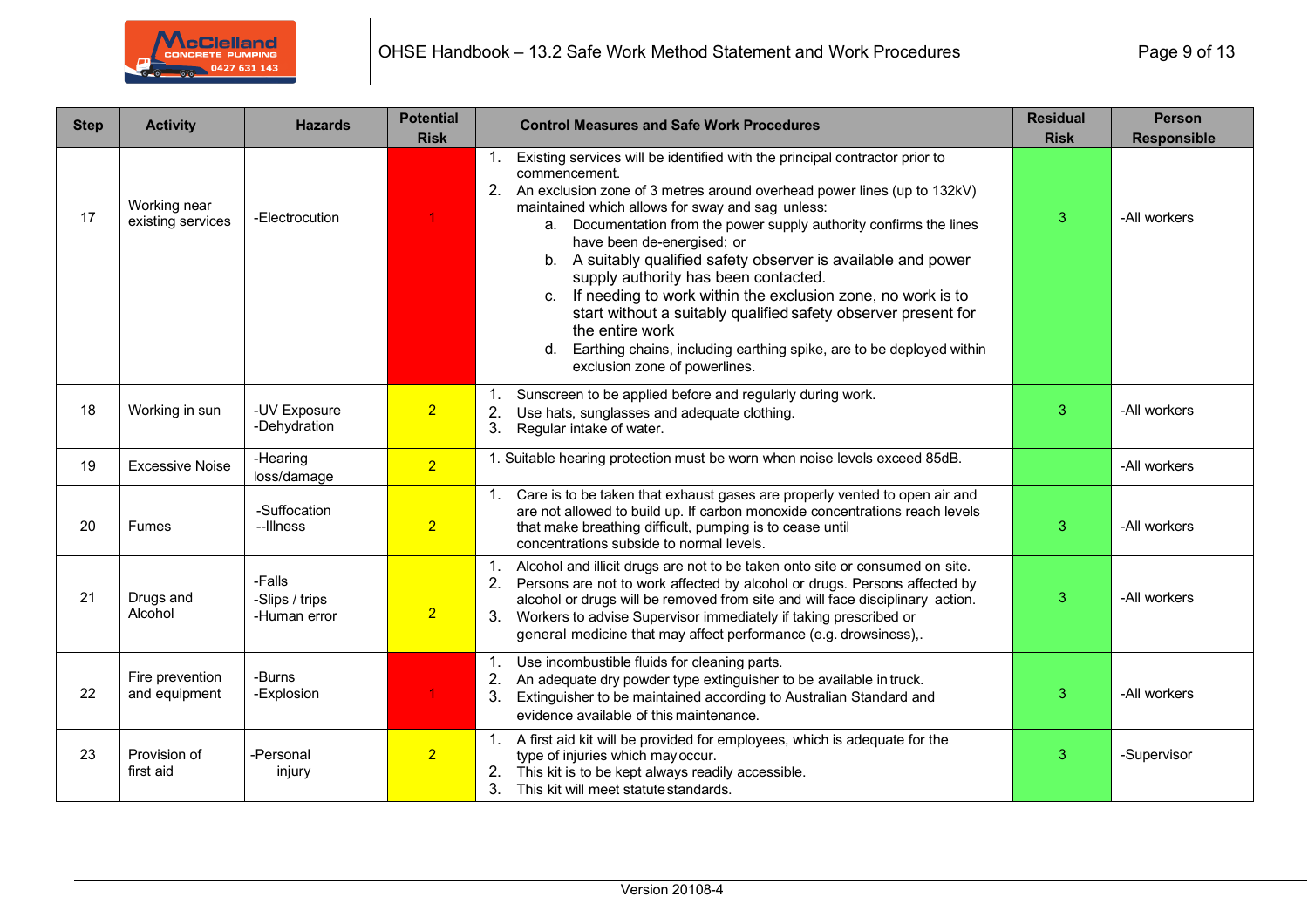

| <b>Step</b> | <b>Activity</b>                                             | <b>Hazards</b>                                                     | <b>Potential</b><br><b>Risk</b> | <b>Control Measures and Safe Work Procedures</b>                                                                                                                                                                                                                                                                                                                                                                                                                                                                                                                                                                                                                                                                                                                                                          | <b>Residual</b><br><b>Risk</b> | <b>Person</b><br><b>Responsible</b> |
|-------------|-------------------------------------------------------------|--------------------------------------------------------------------|---------------------------------|-----------------------------------------------------------------------------------------------------------------------------------------------------------------------------------------------------------------------------------------------------------------------------------------------------------------------------------------------------------------------------------------------------------------------------------------------------------------------------------------------------------------------------------------------------------------------------------------------------------------------------------------------------------------------------------------------------------------------------------------------------------------------------------------------------------|--------------------------------|-------------------------------------|
| 24          | Hazardous<br>substances                                     | -Work related<br><b>illness</b>                                    | 2 <sup>1</sup>                  | A register kept of all hazardous substances used.<br>2. A risk assessment (SWMS) for hazardous substances and keep a<br>record of this risk assessment.<br>Material Safety Data Sheet (MSDS) available for all hazardous<br>substances.<br>4. Workers trained and skilled in the safe use of hazardous<br>substances and access by all workers to register, MSDS and risk<br>assessment records                                                                                                                                                                                                                                                                                                                                                                                                           | 3                              | -All workers                        |
| 25          | Provision and<br>use of Personal<br>Protective<br>Equipment | -Falling objects<br>-Mobile plant<br>-Vehicle traffic              | $\mathbf{1}$                    | Protective footwear to be worn at all times.<br>1.<br>Head protection (hard hats) to be worn by all personnel at all<br>2.<br>times pump is operating.<br>3.<br>Eye protection (safety glasses) to be worn by all personnel at all<br>times pump is operating.<br>Pumping should not otherwise commence until points 2, 3 and 4 are satisfied.<br>4.<br>5 <sub>1</sub><br>Hearing protection worn when excessive noise is generated, for<br>example, during pumping operations.<br>Use of gloves, adequate clothing, barrier creams where necessary, to<br>6.<br>protect from dermatitis from contact with concrete.<br>Use of reflective safety vests or Hi-Viz clothing around the delivery and<br>pump area and for other activities<br>where there is a risk of being struck by vehicles / equipment. | 3                              | -All workers                        |
| 26          | Leave site                                                  | -Damage to<br>property or<br>plant<br>-Struck by moving<br>objects | $\overline{2}$                  | 1.<br>Areas left in a clean and tidy state.<br>Sign out procedures of principal contractor followed.<br>3.<br>Environmental wash stations / gravel driveways utilised.<br>Lock and secure site if required.<br>4.<br>5.<br>Traffic management procedures of principal contractor followed.                                                                                                                                                                                                                                                                                                                                                                                                                                                                                                                | 3                              | -Supervisor<br>-All workers         |
| 26          | Leave site                                                  | -Damage to<br>property or<br>plant<br>-Struck by moving<br>objects | 2 <sup>1</sup>                  | Areas left in a clean and tidy state.<br>6.<br>Sign out procedures of principal contractor followed.<br>Environmental wash stations / gravel driveways utilised.<br>8.<br>9.<br>Lock and secure site if required.<br>Traffic management procedures of principal contractor followed.                                                                                                                                                                                                                                                                                                                                                                                                                                                                                                                      | 3                              | -Supervisor<br>-All workers         |
| 27          | Environmental<br>hazards and<br>controls                    | -Oil spills and leaks                                              | $\overline{2}$                  | Spill kits are carried on all plant<br>2. Drip trays used under any possible oil spill or leak                                                                                                                                                                                                                                                                                                                                                                                                                                                                                                                                                                                                                                                                                                            | 3                              | -All workers                        |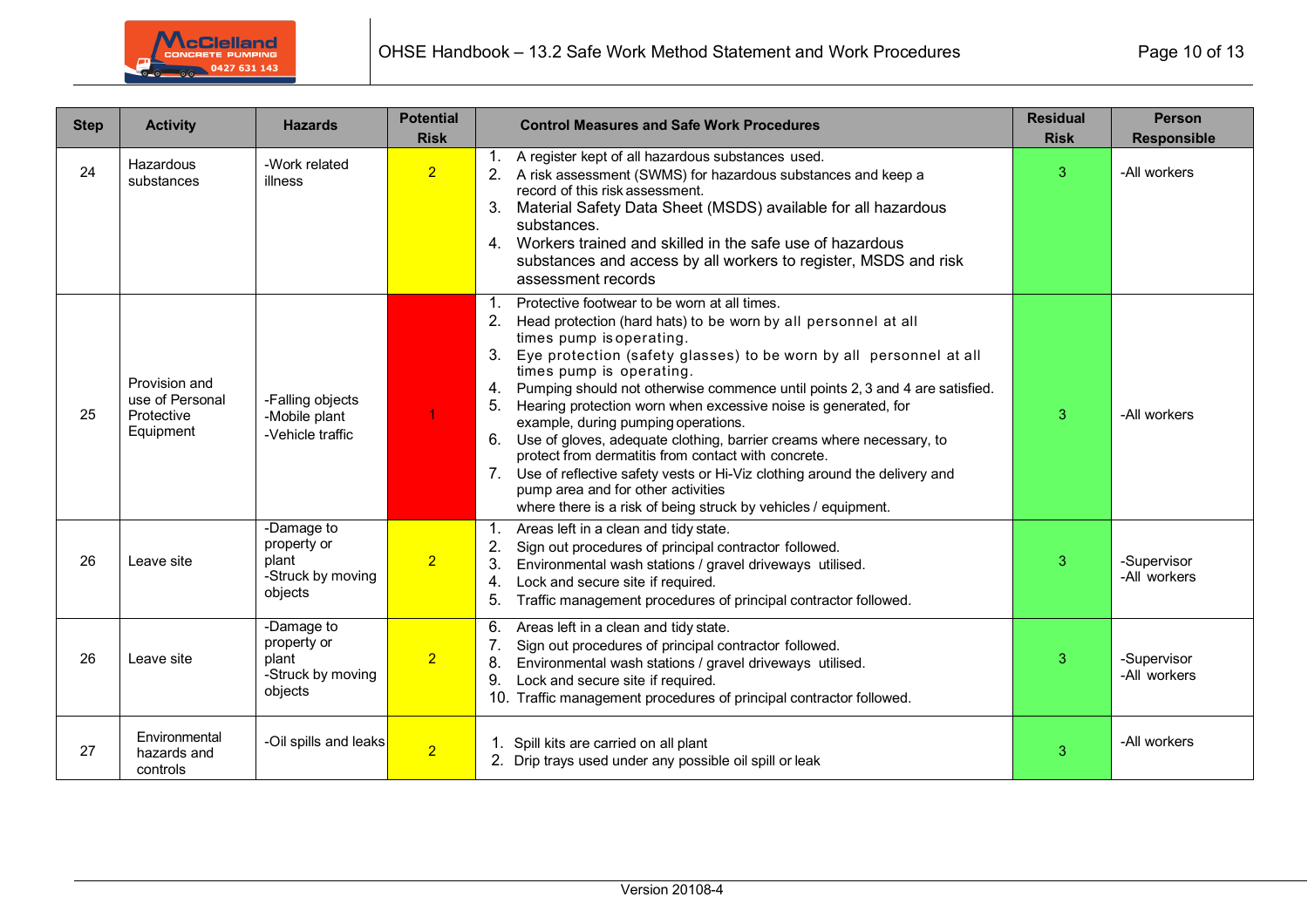

| <b>Step</b> | <b>Activity</b>          | <b>Hazards</b>                        | <b>Potential</b><br><b>Risk</b> | <b>Control Measures and Safe Work Procedures</b>                                                                                                                                                                                                                                                                                                                                                                                                                                                                                                                                   | <b>Residual</b><br><b>Risk</b> | <b>Person</b><br><b>Responsible</b> |
|-------------|--------------------------|---------------------------------------|---------------------------------|------------------------------------------------------------------------------------------------------------------------------------------------------------------------------------------------------------------------------------------------------------------------------------------------------------------------------------------------------------------------------------------------------------------------------------------------------------------------------------------------------------------------------------------------------------------------------------|--------------------------------|-------------------------------------|
| 28          | Environmental<br>hazards | Virus/Bacterial<br>Infection/Pandemic | $\mathcal{P}$                   | During major public outbreaks of infection and pandemics, ensure the<br>following are in place:<br>1. No personnel with flu-like symptoms, close contact with a person being<br>evaluated or confirmed diagnosis of COVID are to present for work.<br>2. Social distancing (1.5 metres) is maintained wherever possible.<br>3. Do not hug/backslap/shake hands with workers on site.<br>Wash hands when arriving or leaving site with soap or anti- bacterial sanitizer.<br>4.<br>5. If COVID symptoms develop while on site, immediately leave site and seek<br>medical attention |                                | -All workers                        |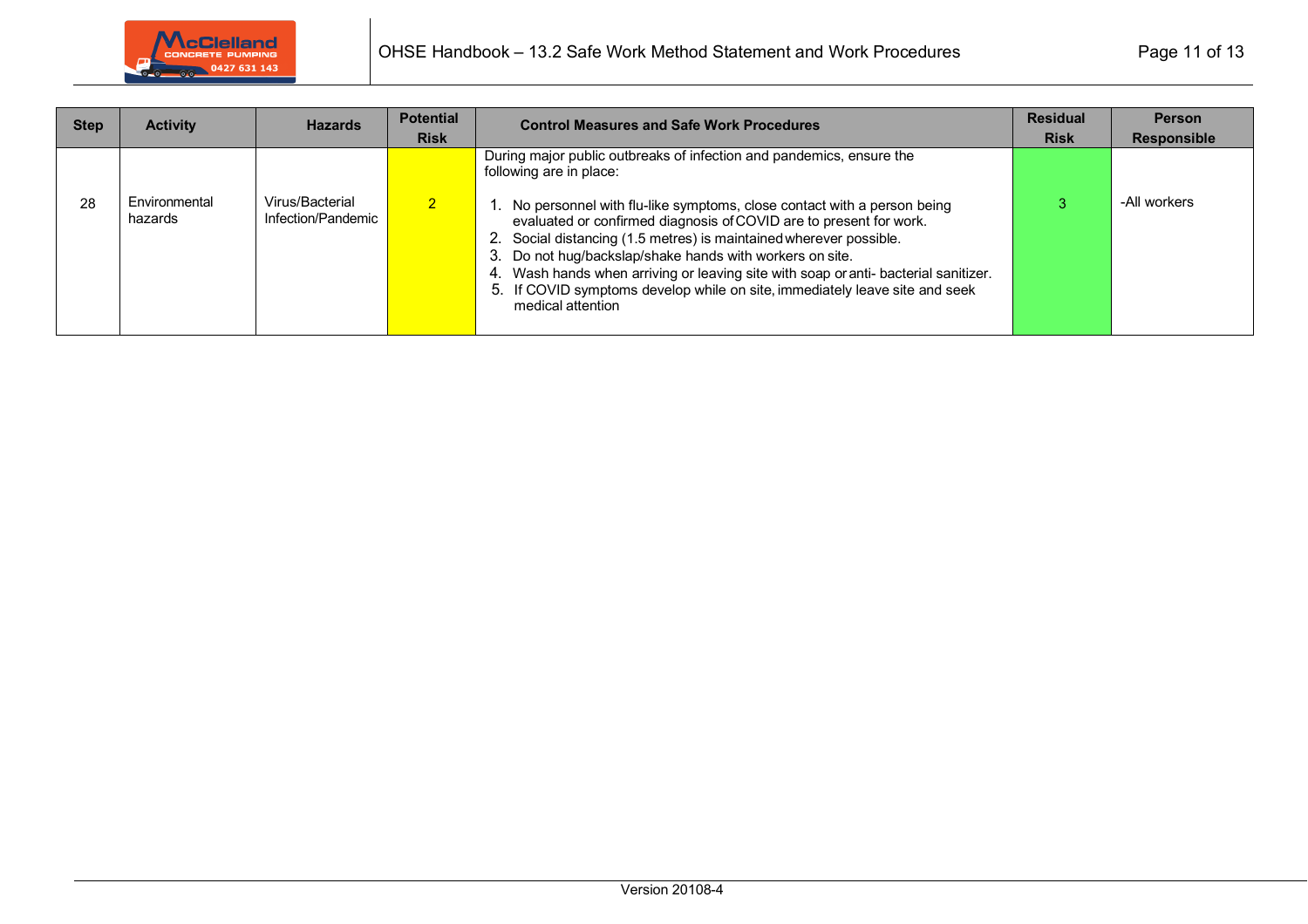## **Applicable Legislation, Standards, Competencies, Plant / Equipment and PPE**

| <b>Plant / Equipment Used:</b>                                                                                                                                                                                                                                  |                                                                                                                                                                                                                                                                     |                                  |                                                                                                                                                                                                                                                                                                                                                        | <b>Personal Protective Equipment Used:</b>                                                                                                                                                       |  |  |  |
|-----------------------------------------------------------------------------------------------------------------------------------------------------------------------------------------------------------------------------------------------------------------|---------------------------------------------------------------------------------------------------------------------------------------------------------------------------------------------------------------------------------------------------------------------|----------------------------------|--------------------------------------------------------------------------------------------------------------------------------------------------------------------------------------------------------------------------------------------------------------------------------------------------------------------------------------------------------|--------------------------------------------------------------------------------------------------------------------------------------------------------------------------------------------------|--|--|--|
| <b>Hand tools</b>                                                                                                                                                                                                                                               | ⊠                                                                                                                                                                                                                                                                   | <b>Safety Boots</b>              |                                                                                                                                                                                                                                                                                                                                                        | $\boxtimes$                                                                                                                                                                                      |  |  |  |
| Builder provided scaffold (for access)                                                                                                                                                                                                                          | ⊠                                                                                                                                                                                                                                                                   | Eye protection                   |                                                                                                                                                                                                                                                                                                                                                        | $\boxtimes$                                                                                                                                                                                      |  |  |  |
| Pump, boom, lines, and associated fittings                                                                                                                                                                                                                      | $\boxtimes$                                                                                                                                                                                                                                                         | <b>Safety Helmet</b>             |                                                                                                                                                                                                                                                                                                                                                        | $\boxtimes$                                                                                                                                                                                      |  |  |  |
|                                                                                                                                                                                                                                                                 |                                                                                                                                                                                                                                                                     | Gloves (as required)             |                                                                                                                                                                                                                                                                                                                                                        | $\boxtimes$                                                                                                                                                                                      |  |  |  |
|                                                                                                                                                                                                                                                                 |                                                                                                                                                                                                                                                                     | SPF 30+ sunscreen (as required)  | $\boxtimes$                                                                                                                                                                                                                                                                                                                                            |                                                                                                                                                                                                  |  |  |  |
|                                                                                                                                                                                                                                                                 |                                                                                                                                                                                                                                                                     | Hearing protection (as required) | $\boxtimes$                                                                                                                                                                                                                                                                                                                                            |                                                                                                                                                                                                  |  |  |  |
|                                                                                                                                                                                                                                                                 |                                                                                                                                                                                                                                                                     |                                  | Respiratory protection (as required)                                                                                                                                                                                                                                                                                                                   | $\boxtimes$                                                                                                                                                                                      |  |  |  |
| <b>Engineering Details /</b><br>Approvals                                                                                                                                                                                                                       | Applicable Class Driver's License (Driver)<br>Handover certificate viewed for any scaffold / edge protection accessed. Design registration of truck mounted concrete placement booms                                                                                |                                  |                                                                                                                                                                                                                                                                                                                                                        |                                                                                                                                                                                                  |  |  |  |
| <b>Maintenance Checks</b>                                                                                                                                                                                                                                       | Plant, equipment, Tools - visual inspection prior to use and in accordance with manufacturer's instructions and relevant Australian Standards. (eg:<br>AS1418.15 Cranes - Concrete placing equipment)                                                               |                                  |                                                                                                                                                                                                                                                                                                                                                        |                                                                                                                                                                                                  |  |  |  |
| Relevant Legislation,<br>Applicable<br>Codes of Practice                                                                                                                                                                                                        | Work Health and Safety Regulation 2011 Electrical<br>Relevant Codes of Practice and Guidelines as subordinate statute legislation<br>including Plant, Risk Management, Scaffolding, and Safe<br>Work at Heights, AS1418.15 Cranes - Concrete placing equipment, and |                                  | Environmental Protection Act 1994 Environmental<br>Protection Regulation 1998<br>Environmental Protection (Waste) Policy and Regulation 2000 Environmental<br>Protection (Interim Waste) Regulation 1996 Environmental Protection (Water)<br>Policy 2009<br>Environmental Protection (Noise) Policy 2008<br>Environmental Protection (Air) Policy 2008 |                                                                                                                                                                                                  |  |  |  |
| General Safety Induction Training (Construction Industry) Site<br>Training /<br>Specific Induction (where applicable)<br>Competencies /<br>Safe Work Method Statements<br>Certificates to<br>perform work                                                       |                                                                                                                                                                                                                                                                     |                                  |                                                                                                                                                                                                                                                                                                                                                        | Applicable certificate of competency (where required - concrete placing boom<br>with a knuckle boom capable of being slewed and luffed)<br>Applicable Class Driver's License (Driver)            |  |  |  |
| Supervisor<br>Personnel, Duties &<br>• to provide train and assistance to workers to comply with the<br>Responsibilities<br>provisions of this SWMS.<br>to enforce the provisions of this SWMS.<br>$\bullet$                                                    |                                                                                                                                                                                                                                                                     |                                  |                                                                                                                                                                                                                                                                                                                                                        | Workers<br>• to be fully conversant with the provisions of this SWMS and to comply<br>with its requirements at all times.<br>to report any hazards or incidents to the supervisor<br>immediately |  |  |  |
| Measurement and evaluation will be an ongoing process performed principally by:<br>Monitoring /<br>continuous monitoring by supervisor;<br>$\bullet$<br>Evaluation<br>incident investigations; and<br>$\bullet$<br>consultation with employees and contractors. |                                                                                                                                                                                                                                                                     |                                  |                                                                                                                                                                                                                                                                                                                                                        |                                                                                                                                                                                                  |  |  |  |
| Consultation &<br>Communication                                                                                                                                                                                                                                 | McClelland Concrete Pumping will actively consult with workers and subcontractors in the following forms:<br>toolbox talks used to induct employees and subcontractors;<br>$\bullet$<br>other forums as required.<br>$\bullet$                                      |                                  |                                                                                                                                                                                                                                                                                                                                                        |                                                                                                                                                                                                  |  |  |  |